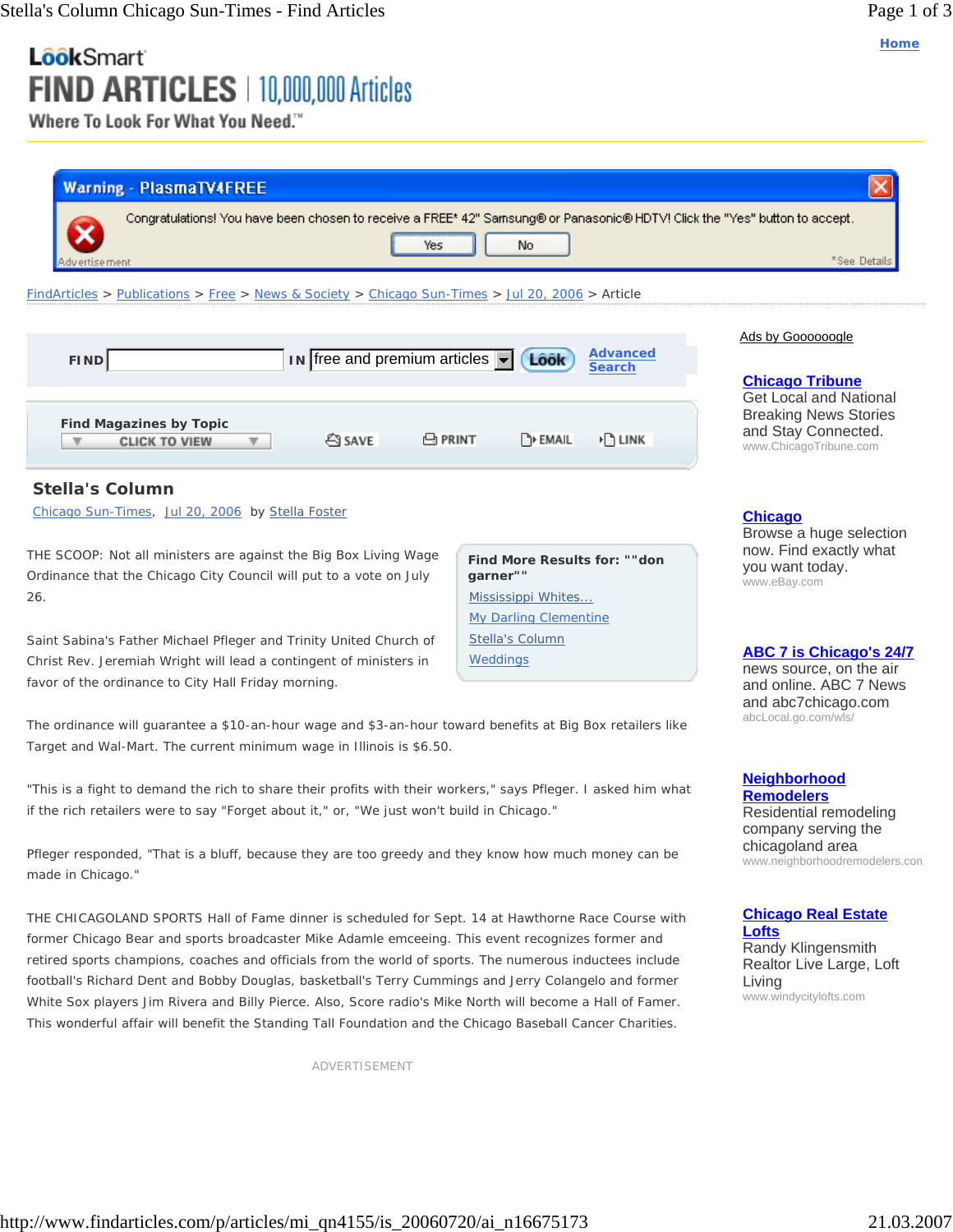

Content provided in partnership with



SECRETARY OF STATE Jesse White will speak at the Rotary One Club of Chicago at the Union League Club on July 25. Don Garner is the new Rotary One president and a top immigration lawyer.

FORMER BEARS Dan Hampton, Glen Kozlowski and Steve "Mongo" McMichael will be on hand for the 98th annual Chicago Yacht Club Race to Mackinac Parade of Boats festival kicking off at 10:30 a.m. Saturday from the east side of the second tier at Navy Pier.

THE FASHION SET: The Creativity United's Midwest Fashion and Beauty Awards show is Saturday at the DuSable Museum and hosted by radio's John Monds and Darryll King. Honorees include Evie Glieberman, Carol Kaplan, businessman Leonard Harris and Sister2Sister's fashion editor Walter Greene. . . . Local businesswomen will be honored today at a reception at the Goodman Theatre, and will then enjoy the hot play "The Dreams of Sarah Breedlove," which closes Sunday.

THE FIRST EVER: Miller's Pub is hosting its first golf outing on Monday at the Carriage Greens in Darien. The Pub, which has been around an incredible 56 years and still going strong, will be serving its signature ribs all day. The funds will go to various charities. For more info call (312) 263-4988. . . . The inaugural Chicago International House Music Festival takes place Saturday and Sunday at Charter One Pavilion, Northerly Island.

THE EAT BEAT: Retiring Chicago School Board President and newlywed Michael Scott lunched with good pal Rufus Williams, a brilliant accountant and fellow board member who Scott has recommended as his replacement, at the trendy RL eatery. . . . Cubs pitcher Kerry Wood and family dined at Geja's Cafe. Jason Bere, former pitcher for the Cubs and White Sox, was also in the house.

THE JACKSONS: Lovely and svelte vocalist Santita Jackson, daughter of the Rev. Jesse Jackson and wife Jackie, celebrated her birthday at the Grand Lux Cafe on Monday with her parents, siblings Jonathan, Yusef, Jackie Jr. (U.S. Rep. Jesse Jr. was out of town) and friends including WGN-Channel 9's Allison Payne, the Defender's Roland Martin and Art Sims, Channel 11's Sylvia Ewing and hairstylist J of the Lavish Salon. This reporter also dropped by.

Santita, thanks to a DS gastric bypass procedure, has lost an incredible 185 pounds. Truthfully, I didn't recognize her. She is so happy and works out every day.

CONGRATS TO "WGN Morning News" segment producer Deborah Brown on landing the gig as the new director of station relations for WMAQ- Channel 5. Some of her WGN-Channel 9 colleagues and crew who helped her celebrate at Carnivale Tuesday include Paul Konrad, Valerie Warner, Dean Richards, Allison Hunter and Gloria Brown. WBBM- Channel 2's Antonio Mora, Steve Baskerville and Diann Burns happened to be in the restaurant and stopped by to wish her well. . . . Champion Bridge players Eddie Kantar and Adrienne Green were seen at the Original Gino's East on Superior. . . . The Tennessee Titans' Jarrett Payton was hanging out at the 10pin bowling lounge and signing a display pin